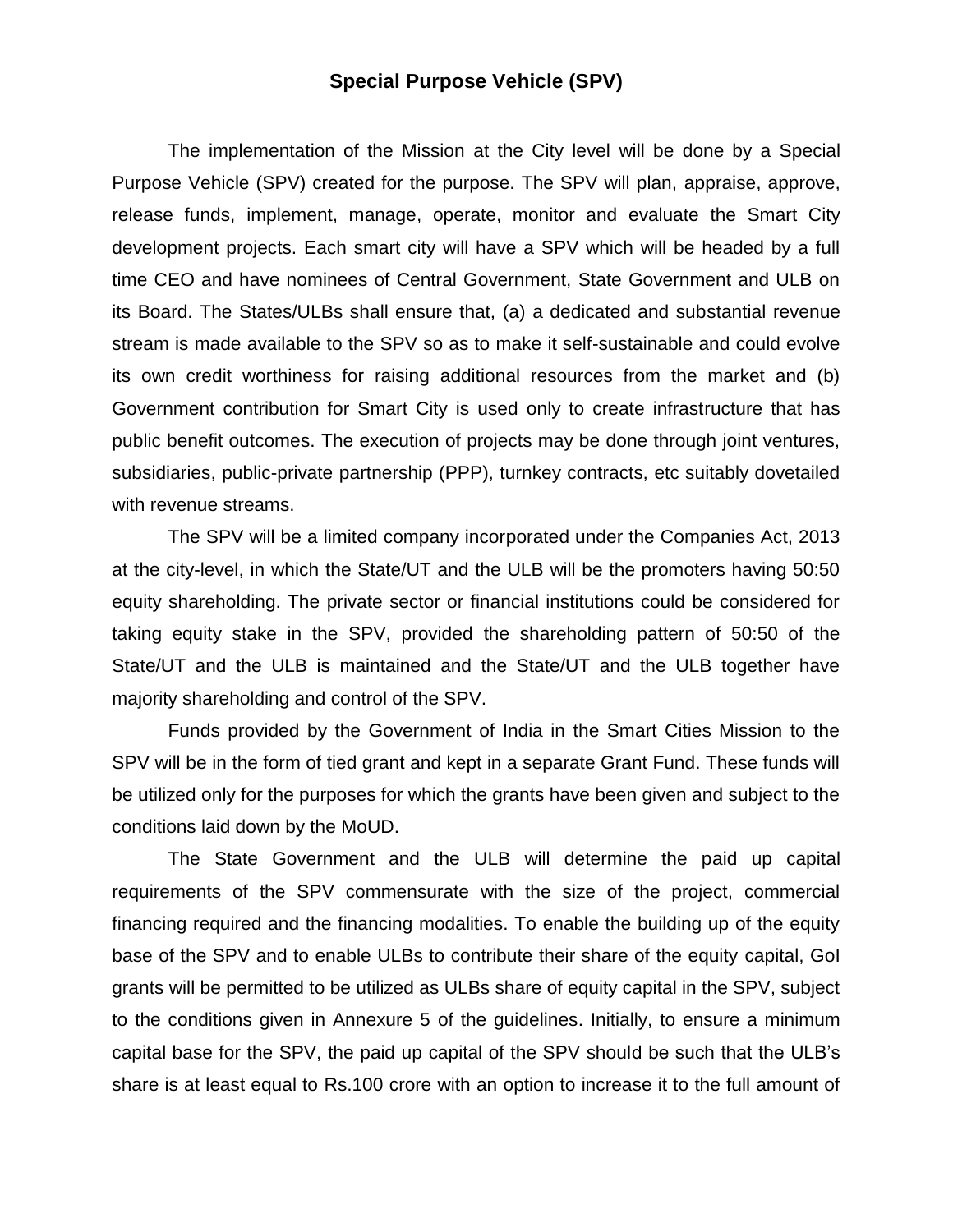the first instalment of Funds provided by GoI (Rs.194 crore). With a matching equity contribution by State/ULB, the initial paid up capital of the SPV will thus be Rs. 200 crore (Rs. 100 crore of GoI contribution and Rs. 100 crore of State/UT share). Since the initial GoI contribution is Rs.194 crore, along with the matching contribution of the State Government, the initial paid up capital can go up to Rs.384 crore at the option of the SPV. The paid up capital may be enhanced in the subsequent years as per project requirements, with the provision mentioned above ensuring that ULB is enabled to match its shareholding in the SPV with that of the State/UT.

The structure and functions of the SPV are given in Annexure 5 of the guidelines and the Articles of Association will contain such provisions. A model Article of Association is given in the Toolkit.

After selection of the cities in Stage II of the Challenge, the process of implementation will start with the setting up of the SPV. As already stated, it is proposed to give complete flexibility to the SPV to implement and manage the smart city project and the State/ULB will undertake measures as detailed in Annexure 5 of the guidelines for this purpose. The SPV may appoint Project Management Consultants (PMC) for designing, developing, managing and implementing area-based projects. SPVs may take assistance from any of the empanelled consulting firms in the list prepared by MoUD and the handholding agencies. For procurement of goods and services, transparent and fair procedures as prescribed under the State/ULB financial rules may be followed. Model frameworks as developed by MoUD may also be used for Smart City projects.

### **Structure and Functions of SPV**

#### 1. Structure of the SPV

The City level SPV will be established as a Limited Company under the Companies Act, 2013 and will be promoted by the State/UT and the ULB jointly, both having 50:50 equity shareholding. This shareholding pattern has to be maintained at all times. The private sector or financial institutions could be considered for taking equity stake in the SPV, provided the State/UT and the ULB share are equal to each other, and together the State/UT and ULB have majority shareholding and control of the SPV (*e.g.*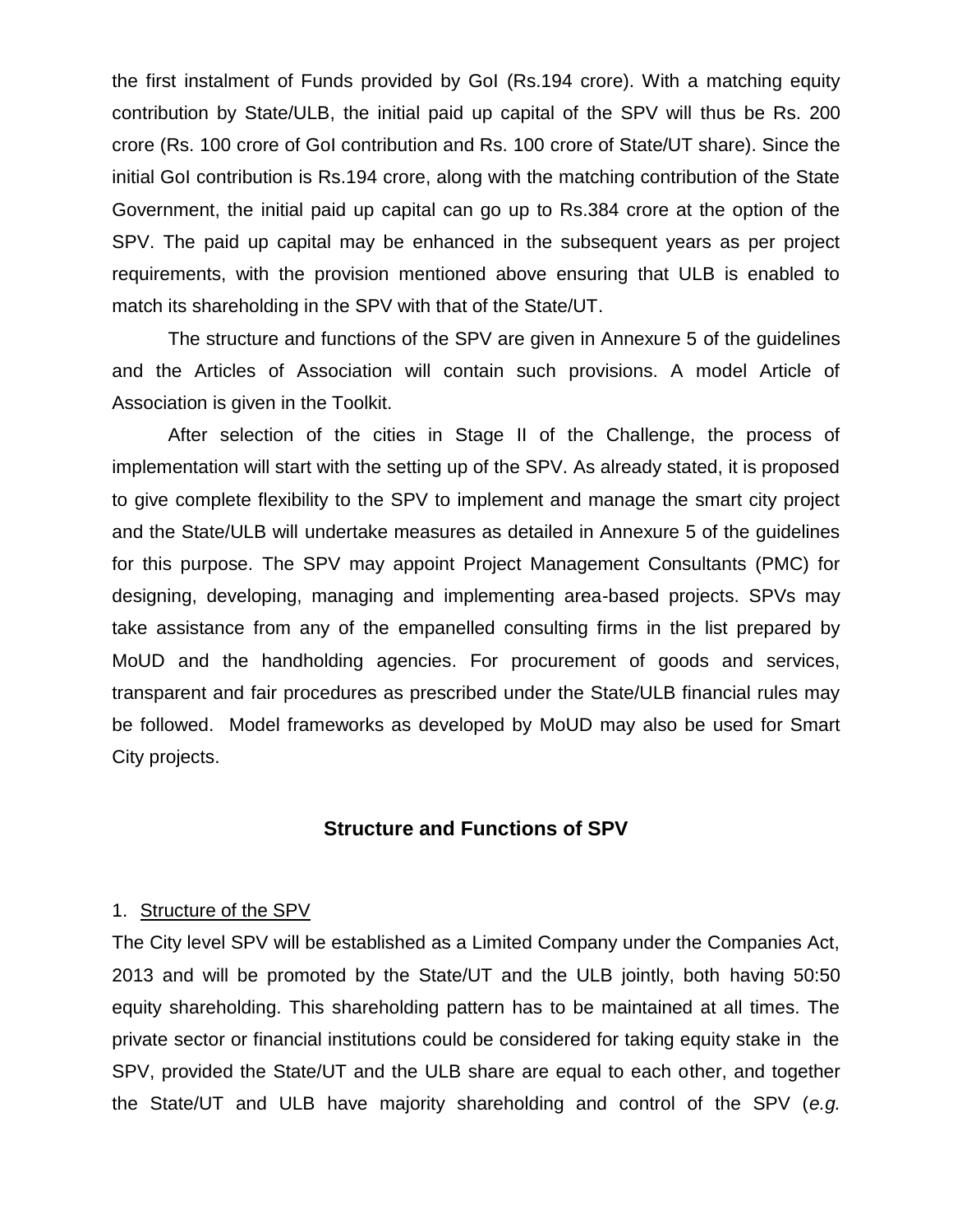*State/UT:ULB:Private sector shareholding can be in the ratio 40:40:20 or 30:30:40. Ratios such as 35:45:20 or 40:30:30 are not permitted since State/UT and ULB shares are not equal. Ratios such as 20:20:60 are also not permitted since the State/UT and the ULB together do not have majority shareholding*). In addition to equity, the State/UT can provide its contribution to the Smart Cities Mission as grant to fulfil the State Government responsibility for ensuring availability of funds for the mission and for ensuring the financial sustainability of the SPV.

2. Raising and utilization of funds by the Company (SPV)

The funds given by the Central Government to the SPV will be in the shape of tied grants and kept in a separate Grant Fund. These funds will be utilized only for the purposes given in the Mission Statement and Guidelines and subject to the conditions laid down by the Central Government. The ULBs may, through the State Government, request MoUD to permit utilization of GoI grants as ULB's equity contribution to the SPV, subject to the following conditions:

- i. The State Government has made adequate contribution to the SPV out of their own funds.
- ii. The approval will be limited to the GoI grants that have already been released. Since future instalments of Smart City funds are subject to performance and are not guaranteed, the ULB will not be permitted to earmark future instalments to meet its equity contribution.
- iii. The utilization of GoI grants as equity contributions will not alter the relative shareholding of the State Government and the ULB, which will remain equal as per Mission guidelines.
- iv. It is clarified that the Government of India contribution to Smart Cities is strictly in the form of grant and the ULB is exercising its own discretion in utilizing these funds as its equity contribution to the SPV.

The SPV will also access funds from other sources such as debt, loans, user charges, taxes, surcharges, etc.

# 3. Board of Directors

The Board of Directors will have representatives of Central Government, State Government, ULB and Independent Directors, in addition to the CEO and Functional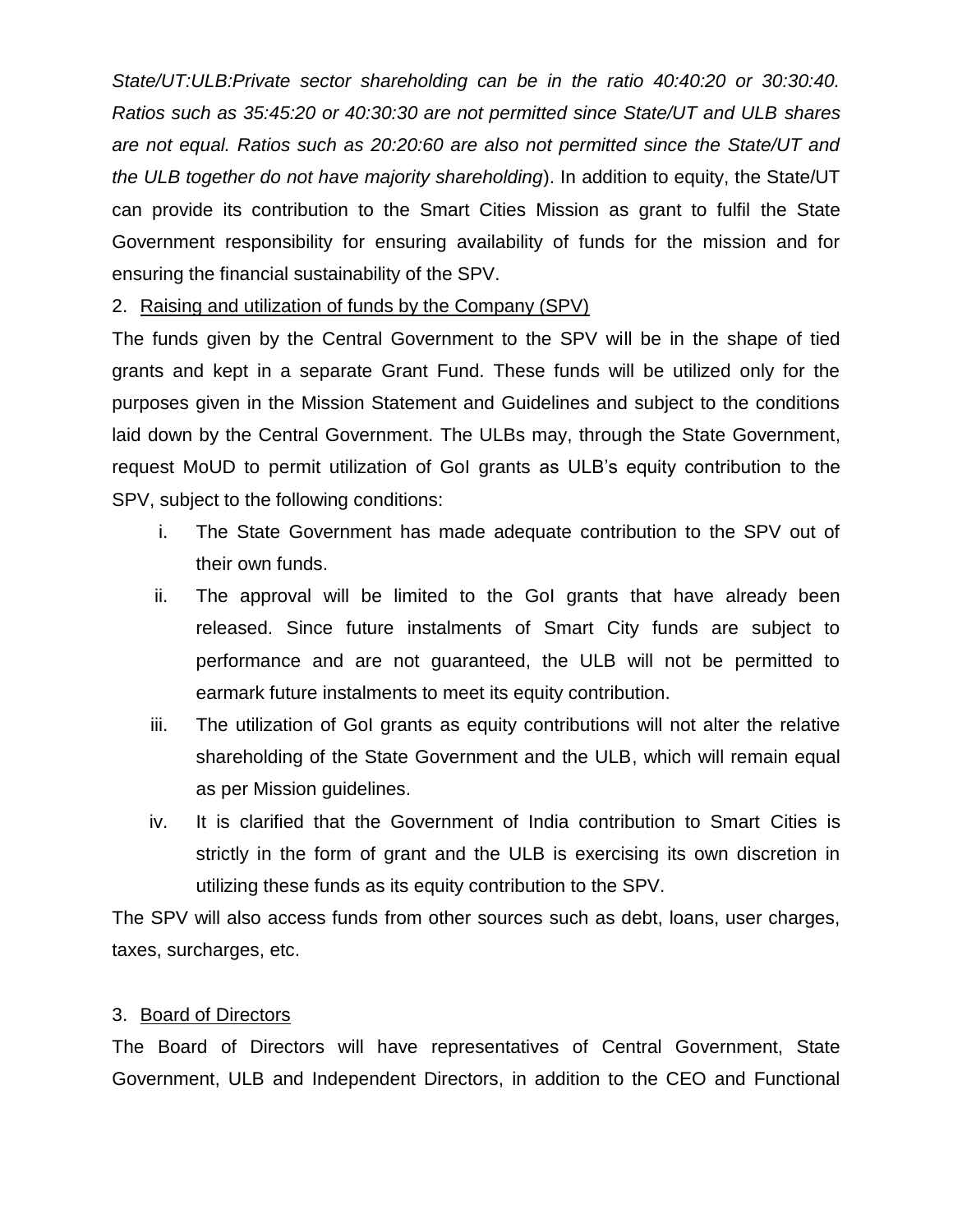Directors. Additional Directors (such as representative of parastatal) may be taken on the Board, as considered necessary. The Company and shareholders will voluntarily comply with the provision of the Companies Act 2013 with respect to induction of independent directors. Below, are given the broad terms of appointment and role of the SPV Board.

- 3.1 The Chairperson of the SPV will be the Divisional Commissioner/Collector/Municipal Commissioner/ Chief Executive of the Urban Development Authority as decided by the State Government.
- 3.2 The representative of the Central Government will be a Director on the Board of the SPV and will be appointed by the MoUD.
- 3.3 The CEO of the SPV will be appointed with the approval of the MoUD. The CEO will be appointed for a fixed term of three years and will be removed only with the prior approval of MoUD. The functions of the CEO include:
	- a. Overseeing and managing the general conduct of the day-to-day operations of the SPV subject to the supervision and control of the Board.
	- b. Entering into contracts or arrangements for and on behalf of the Company in all matters within the ordinary course of the Company's business.
	- c. To formulate and submit to the Board of Directors for approval a Human Resource Policy that will lay down procedures for creation of staff positions, qualifications of staff, recruitment procedures, compensation and termination procedures.
	- d. Recruitment and removal of the senior management of the Company and the creation of new positions in accordance with the Company's approved budget and the recruitment or increase of employees in accordance with the Human Resource Policy laid down by the Board.
	- e. Supervising the work of all employees and managers of the Company and the determination of their duties, responsibilities and authority;
- 3.4 The Independent Directors will be selected from the data bank(s) maintained by the Ministry of Corporate Affairs and preference will be given to those who have served as independent directors in the Board of Companies fulfilling Clause 49 of the listing agreement of Securities and Exchange Board of India (SEBI).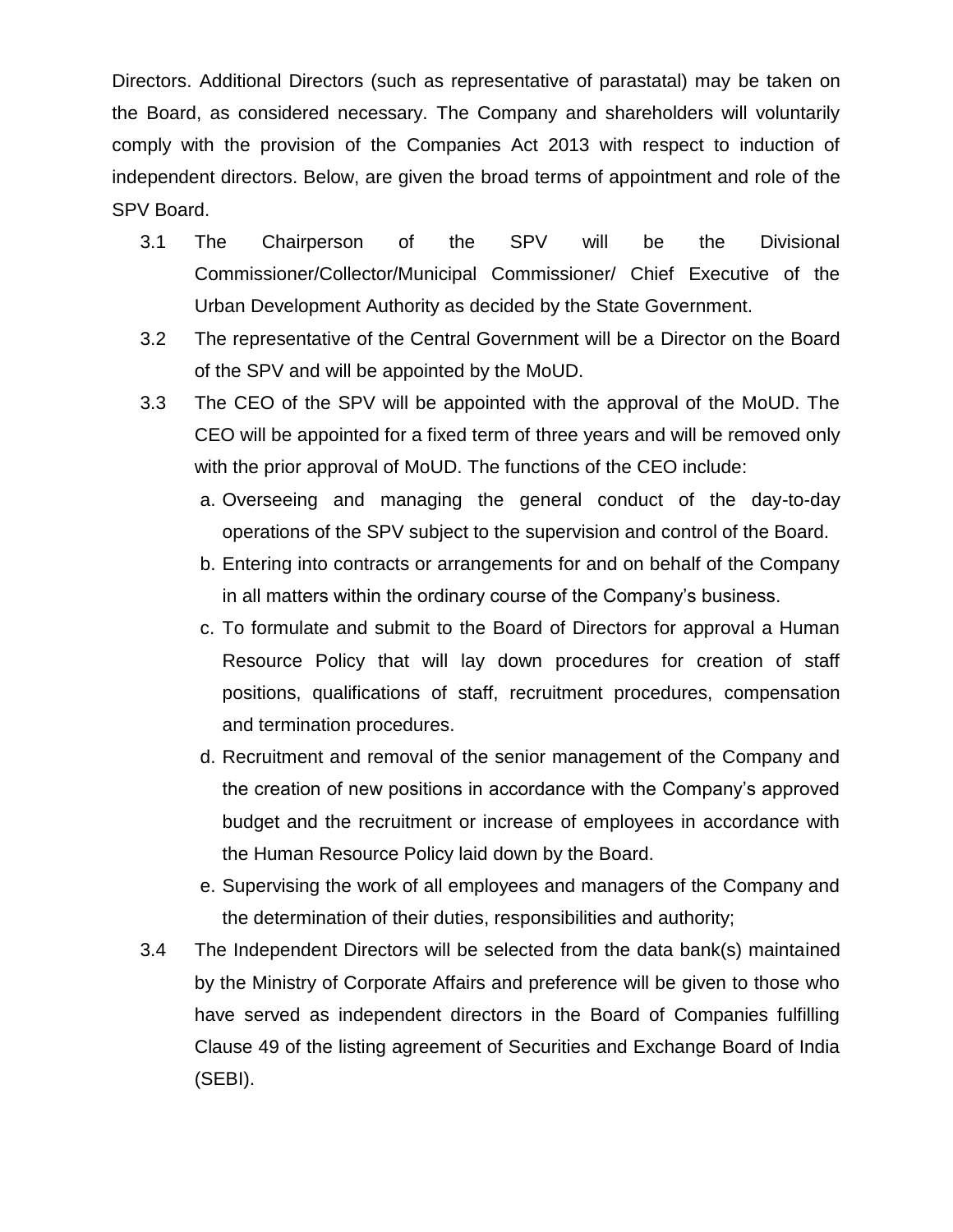# 4. Delegation of powers to the SPV

- 4.1 One of the primary reasons for the creation of an SPV for the Smart City Mission is to ensure operational independence and autonomy in decision making and mission implementation. The Smart City Mission encourages the State Government and the ULB to adopt the following best practices to create empowered SPVs to the extent and as provided under the municipal act.
	- 4.1.1 Delegating the rights and obligations of the municipal council with respect to the smart city project to the SPV.
	- 4.1.2 Delegating the decision making powers available to the ULB under the municipal act/ Government rules to the Chief Executive Officer of the SPV.
	- 4.1.3 Delegating the approval or decision making powers available to the Urban Development Department / Local Self Government department / Municipal Administration department to the Board of Directors of the SPV in which the State and ULB are represented.
	- 4.1.4 Delegating the matters that require the approval of the State Government to the State Level High Powered Steering Committee (HPSC) for Smart Cities.
- 5. The key functions and responsibilities of the SPV are to:
	- i. Approve and sanction the projects including their technical appraisal.
	- ii. Execute the Smart City Proposal with complete operational freedom.
	- iii. Take measures to comply with the requirements of MoUD with respect to the implementation of the Smart Cities programme.
	- iv. Mobilize resources within timelines and take measures necessary for the mobilisation of resources.
	- v. Approve and act upon the reports of a third party Review and Monitoring Agency.
	- vi. Overview Capacity Building activities.
	- vii. Develop and benefit from inter-linkages of academic institutions and organizations.
	- viii. Ensure timely completion of projects according to set timelines.